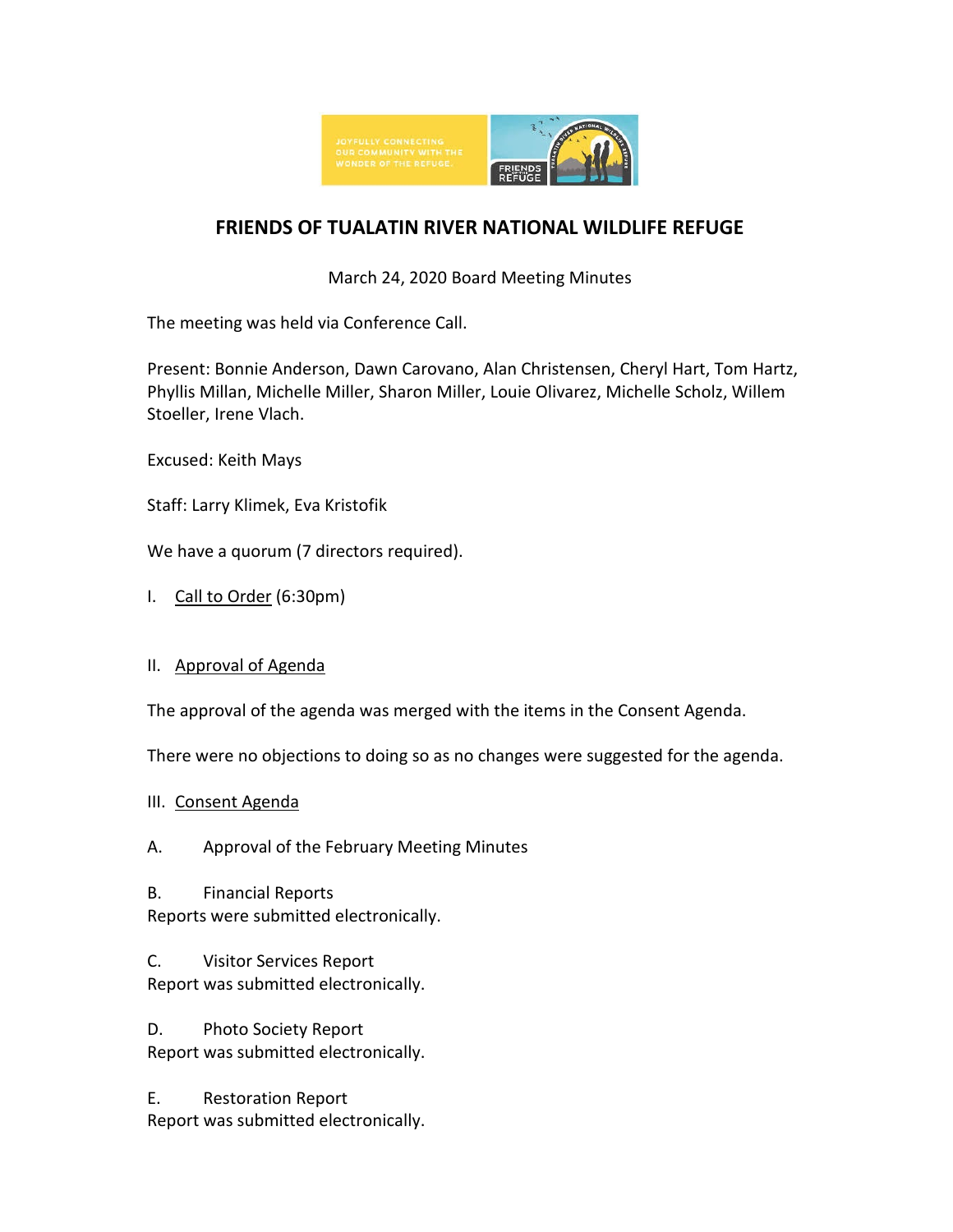# F. Membership Committee Report

Report was submitted electronically.

G. Other reports

Motion to approve the Consent Agenda and the reports:

- 1. Tom
- 2. Phyllis

Discussion: Willem reported that the Photo Society's April program was canceled. All program nights through November have a confirmed presenter.

No objections to the motion, no abstentions. Passed, with all in favor.

Note: the bylaws will have to be amended to comply with the new state law requiring unanimous votes for motions made in remote meetings.

# IV. New Business

A. Update on FWS/ Refuge status, VC, Budget, staffing: Larry

Currently only he and John are working at the Refuge. All other employees are working remotely. Many visitors visited the Refuge over the weekend and during the last few days, many of them for the first time. However, the Refuge is likely to be closed later this week – as will be the case for other Refuges in Washington and Oregon. USFWS will follow the local health advisories. The gate will be closed and signs posted. John and Larry will maintain the infrastructure. Some work is taking place in the field, with employees working by themselves.

The budget for Tualatin River NWR approved by the Regional Office provides for the hiring of a Visitor Services Park Ranger on a permanent basis. We also were authorized to permanently fill the Park Ranger position, using funding from the urban program. This will be in lieu of the FOR receiving funding for community engagement activities on the Complex. Larry asked the Board whether we would consider hiring a Park Ranger for a year and/or until FWS fills the position. An additional employee would be required to be fully staffed.

The Wapato opening will be held on September 26. It will be our major public activity for the year and require much planning and coordination. The event might extend over the whole weekend. Cheryl suggested we send invitations to VIPs ASAP and raised the question of whom we should invite. Friends will cooperate with FWS in planning and conducting a celebration/ceremony at the dedication on Sept. 26.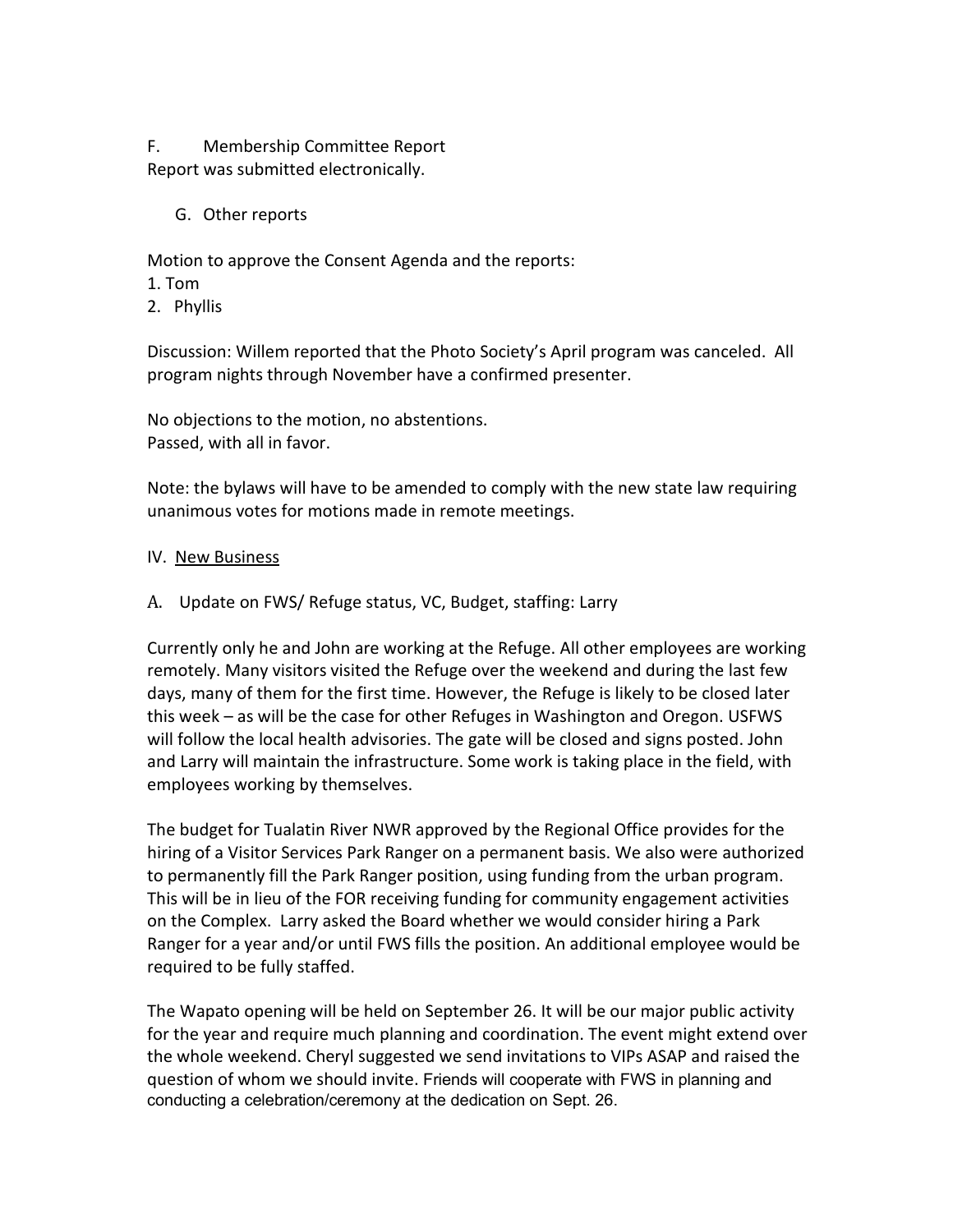Larry received \$60,000 for building a 1.9 mile trail at Wapato, including a 1 miles ADA section.

An agreement was signed with the City of Gaston to provide parking for the Refuge on city land.

FOR will help spread word if the Refuge closes.

B. Update on Plant Sale, Bird Fest, grant, planting: Bonnie

Plant sale: Bonnie notified Bosky Dell that the April Native Plant sale is cancelled. Bosky Dell not only provides the plants but also is our largest sponsor. Cheryl suggested that we encourage those in need of native plants go to Bosky Dell because they are taking a hard financial hit. We talked about possibly having a native plant sale in the fall.

The Bird Fest committee met this morning. There was unanimous agreement that there should be no Bird Fest this May. Options for an alternate date were discussed. The committee is considering a virtual Bird Fest. Bonnie will send some information about options for a virtual Bird Fest. The Arctic NWR has experience with virtual events. Various suggestions for online content were made by board members, including a recommendation by Louie to include items in Spanish. We will probably lose the deposit made for the busses (\$1,136). Larry will notify USFWS about our decision to cancel the event, but the Service will make the final decision. When we have the approval for the cancellation, we can notify the public. Going forward we will focus on the Sept. 26 Wapato opening as our primary community event.

Grants:

- 70,000 \$ from One Tree Planted program of the Bonneville Environmental Foundation. \$65,000 for trees and planting and \$5,000 for admin. Last week 100, 000 trees were planted in 1P &2P.
- \$15,000 from City of Sherwood: \$7,500 for 2021 Bird Fest; \$5,000 for EE and \$2,500 for restoration
- \$30,000 from the Washington County Visitors Association –pending. For the ADA trail (about a mile) at Wapato Lake NWR. Decision postponed until April.

Willem report that FOR signed the agreement with Clean Water Services this morning and that hopefully CWS will signed it tomorrow. At that point they will be able to invoice us for \$400,000 to pay for the work they completed on the Chicken Creek restoration project. We received a grant for this amount from Willamette Water Supply.

C. Board member changes, Board Retreat, future Board calls: Alan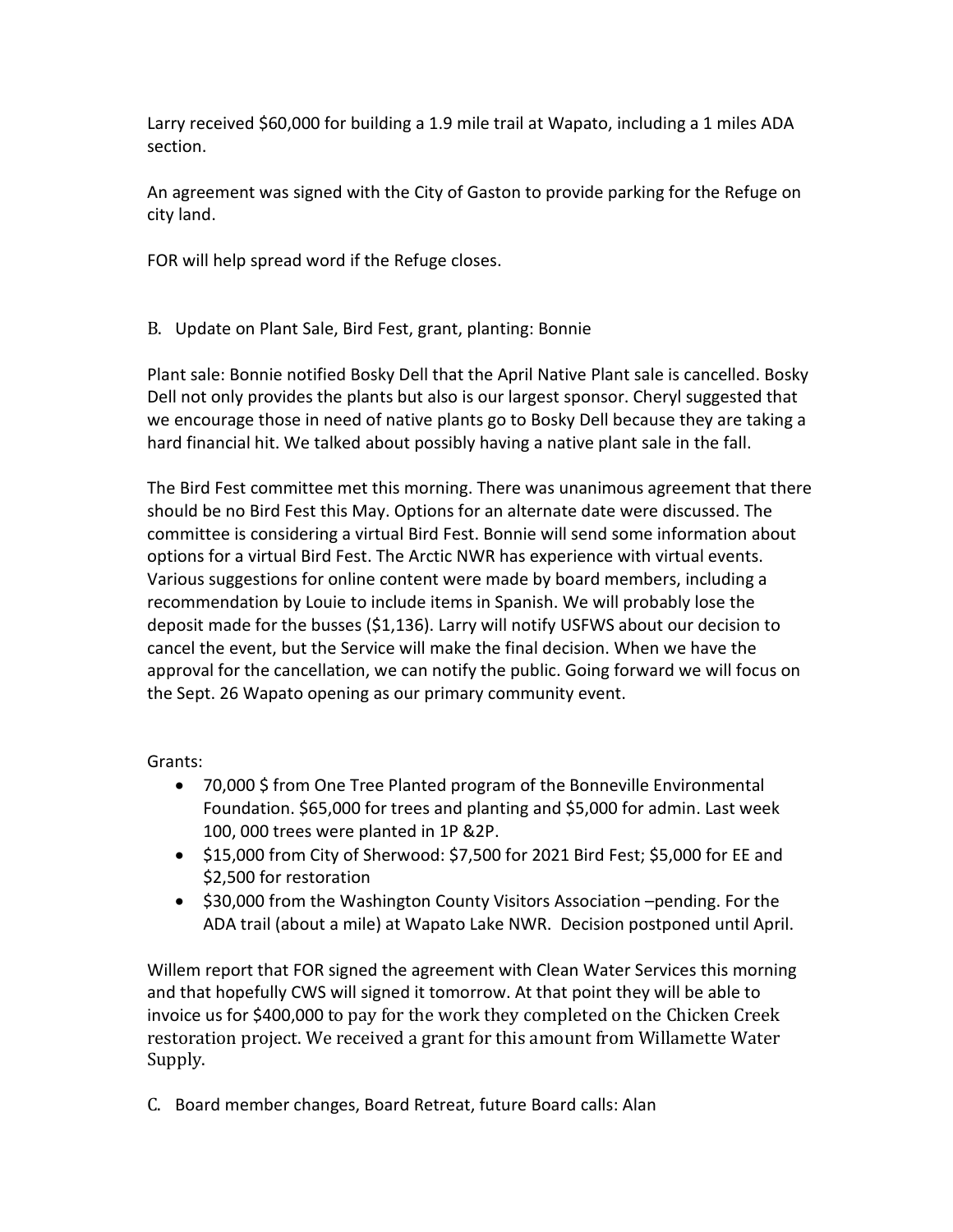Peter Paquet and Gary Fawver resigned from the board for health reasons. Gary is willing to continue helping with training. We need to recruit additional board members, if at all possible, someone to represent the interests of Wapato. Curt has a contact in the Gaston area, but at this point that person is not willing to commit. We might generate interest through aggressive promotion of the Set. 26 opening.

September 26 also is the date of the Friends' Annual Meeting which somehow will have to be meshed with the Wapato opening. Sept. 26<sup>th</sup> also is National Public Lands Day, and National Urban Refuge Day.

The Chicken Creek restoration project also will need formal closure – perhaps on Sunday September 27th.

Tom: The last 3 training days of the Volunteer Naturalist Training have been postponed at least until summer. We will have to coordinate with Jenna about the cancellation of the summer programs and the summer training. Gary agreed to do a couple of training sessions for the Naturalist Training and will continue volunteering for puddle stompers. The planned April 15 event to recognize his contributions to the Refuge is also postponed to the summer. Tom will communicate with Gary. Bonnie called for pictures of Gary to be used for a slide show. Louie will try to get pictures from the George Fox community.

The April 25<sup>th</sup> Board retreat will have to be postponed unless we can do it remotely via Zoom. Bonnie and Willem will work on setting up Zoom. We may test it at the April Executive Committee meeting.

Alan will work with Willem and Bonnie to subscribe to Zoom (\$69).

#### D. Open Forum to share other relevant information

Cheryl: the April Fly-in is canceled. Louie had planned on participating. The gala will be rescheduled but the Fly-in will take place virtually – meaning all interested Board members can participate via conference call. She will keep us posted. The date has not yet been set.

Alan: Robin, our mentor, retired.

Michelle S. asked about the feed-back received on the urban wildlife strategic plan. The responses were compiled and submitted. Larry will work on the national strategic plan, virtually.